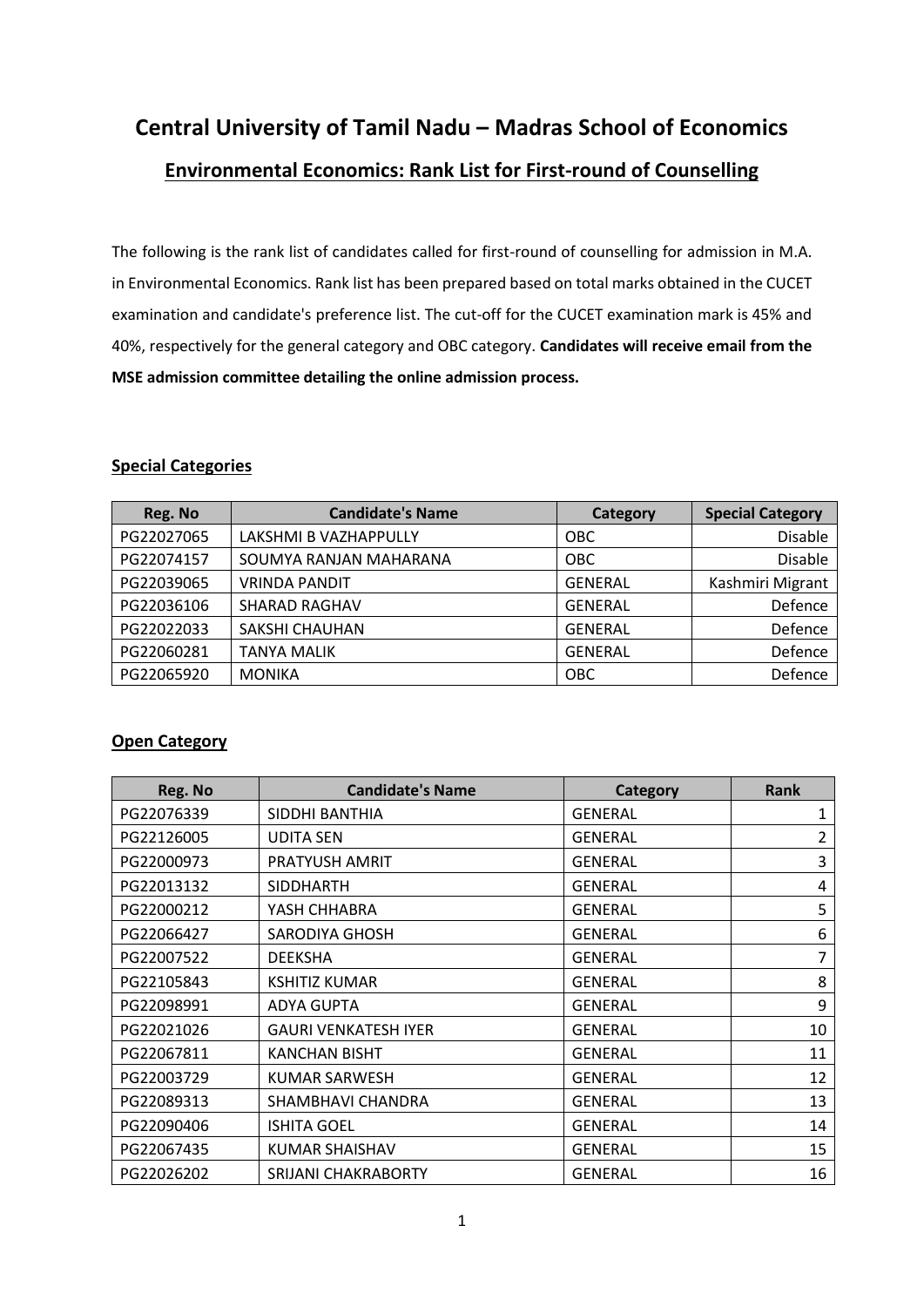| PG22056014 | RIKKULA MANISHA         | <b>GENERAL</b> | 17 |
|------------|-------------------------|----------------|----|
| PG22124367 | <b>MANAS DIXIT</b>      | <b>GENERAL</b> | 18 |
| PG22018002 | <b>ARCHANA P</b>        | <b>GENERAL</b> | 19 |
| PG22036106 | SHARAD RAGHAV           | GENERAL        | 20 |
| PG22053977 | <b>SUVASREE SINHA</b>   | <b>GENERAL</b> | 21 |
| PG22031942 | <b>ABHISHEK</b>         | EWS            | 22 |
| PG22022033 | <b>SAKSHI CHAUHAN</b>   | <b>GENERAL</b> | 23 |
| PG22080335 | KANISHKA AGARWAL        | <b>GENERAL</b> | 24 |
| PG22060281 | <b>TANYA MALIK</b>      | <b>GENERAL</b> | 25 |
| PG22010758 | SIDHARTH R              | <b>GENERAL</b> | 26 |
| PG22035190 | <b>GAGANDEEP KAUR</b>   | GENERAL        | 27 |
| PG22032546 | AISWARYA PRAKASH        | <b>GENERAL</b> | 28 |
| PG22018368 | SURBHI SHARMA           | <b>EWS</b>     | 29 |
| PG22066425 | KONINIKA MISRA          | <b>GENERAL</b> | 30 |
| PG22102206 | <b>SIMRAN GARG</b>      | GENERAL        | 31 |
| PG22062603 | KOUSAMBI NANDI          | <b>GENERAL</b> | 32 |
| PG22006445 | <b>MATHANGI WARRIER</b> | <b>GENERAL</b> | 33 |
| PG22024909 | NIKHITA DHAWAN          | GENERAL        | 34 |
| PG22079254 | SOWPARNIKA R S          | <b>OBC</b>     | 35 |
| PG22031196 | YAMINI JHAMB            | <b>GENERAL</b> | 36 |
| PG22080234 | AHANA CHAKRAVARTY       | GENERAL        | 37 |
| PG22041501 | CHARMAINE BHAYANA       | GENERAL        | 38 |
| PG22039059 | <b>ANURIMA ROY</b>      | <b>GENERAL</b> | 39 |
| PG22071957 | ANOUSHKA CHAWLA         | <b>GENERAL</b> | 40 |
| PG22042194 | VINOD JOSHI             | GENERAL        | 41 |
| PG22015246 | DEVIKA VINOD            | <b>GENERAL</b> | 42 |
| PG22013896 | AKANKSHA PAWAR          | <b>GENERAL</b> | 43 |
| PG22028604 | <b>NIKITA JAIN</b>      | <b>GENERAL</b> | 44 |
| PG22058899 | <b>AKSHITA SINGLA</b>   | EWS            | 45 |
| PG22013690 | <b>STUTI SHUKLA</b>     | <b>GENERAL</b> | 46 |
| PG22106540 | G SIVARAMAKRISHNAN      | <b>GENERAL</b> | 47 |
| PG22120471 | <b>TANYA GANGULY</b>    | <b>GENERAL</b> | 48 |
| PG22023140 | S KRISHNA NANDANA       | <b>GENERAL</b> | 49 |
| PG22026133 | LOPAMUDRA MISHRA        | <b>GENERAL</b> | 50 |
| PG22077274 | <b>ABHIJAY NAIR</b>     | EWS            | 51 |
| PG22009080 | NIHARIKA KWATRA         | <b>GENERAL</b> | 52 |
| PG22041428 | <b>SANKALP NAYAK</b>    | GENERAL        | 53 |
| PG22122355 | SHIVANI GUPTA           | <b>GENERAL</b> | 54 |
| PG22002565 | LADLEE BHATIA           | <b>GENERAL</b> | 55 |
| PG22065920 | <b>MONIKA</b>           | OBC            | 56 |
| PG22055273 | <b>MEHAK KHATTER</b>    | <b>GENERAL</b> | 57 |
| PG22093030 | ANUSHKA AWASTHI         | <b>GENERAL</b> | 58 |
| PG22050135 | MINNU MATHEW            | <b>GENERAL</b> | 59 |
| PG22103092 | NIKITA NAITHANI         | <b>GENERAL</b> | 60 |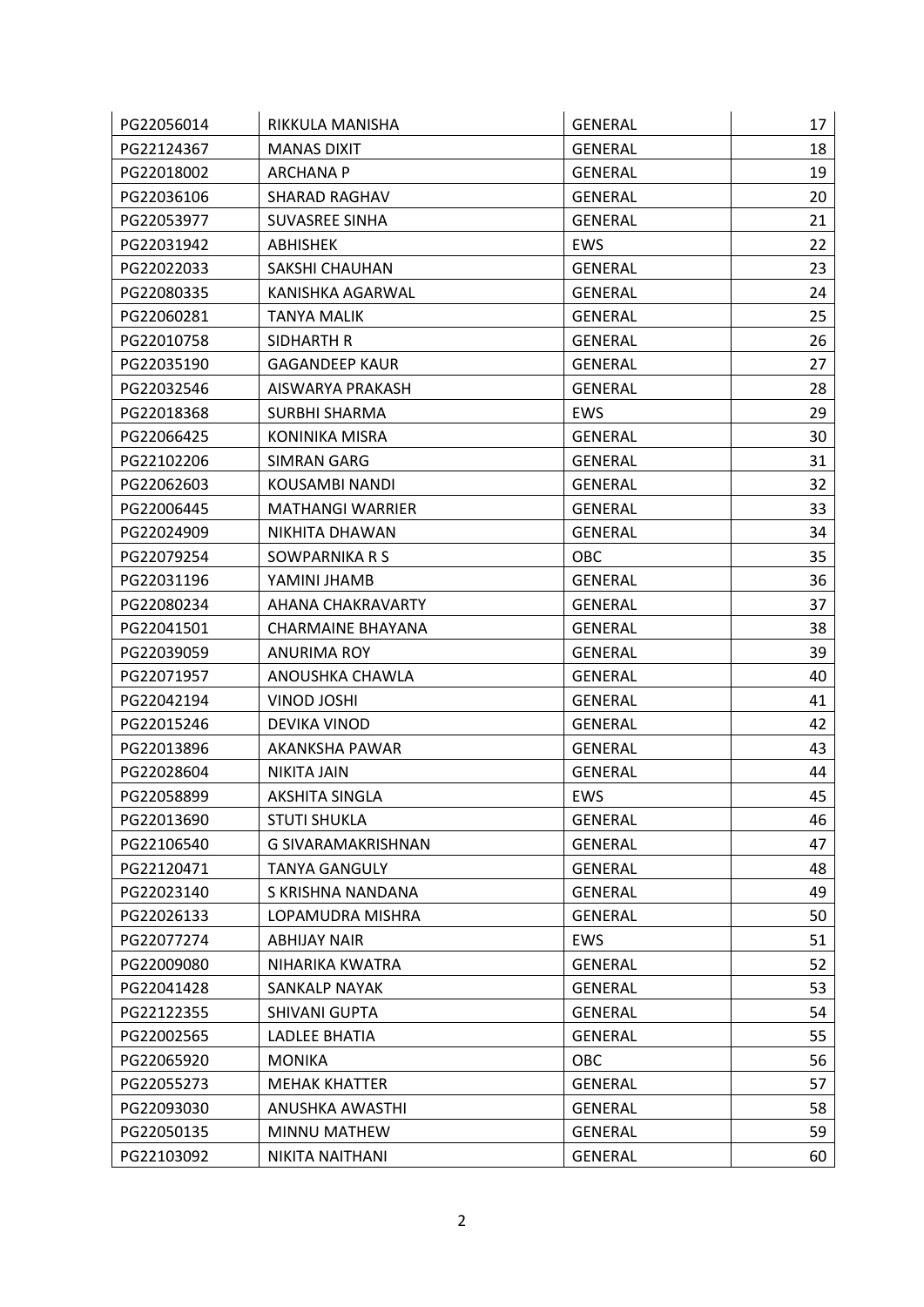### **EWS Category**

| Reg. No    | <b>Candidate's Name</b> | Category   | <b>Rank</b> |
|------------|-------------------------|------------|-------------|
| PG22031942 | <b>ABHISHEK</b>         | EWS        |             |
| PG22018368 | <b>SURBHI SHARMA</b>    | <b>EWS</b> |             |
| PG22058899 | <b>AKSHITA SINGLA</b>   | <b>EWS</b> |             |
| PG22077274 | <b>ABHIJAY NAIR</b>     | <b>EWS</b> |             |
| PG22041397 | <b>MUDIT VIKAS</b>      | <b>EWS</b> |             |
| PG22038640 | AKANKSHA MOHAPATRA      | <b>EWS</b> | 6           |
| PG22087241 | <b>VISHAL</b>           | <b>EWS</b> |             |

## **OBC Category**

| Reg. No    | <b>Candidate's Name</b>   | Category   | <b>Rank</b>    |
|------------|---------------------------|------------|----------------|
| PG22079254 | SOWPARNIKA R S            | OBC        | $\mathbf{1}$   |
| PG22065920 | <b>MONIKA</b>             | OBC        | $\overline{2}$ |
| PG22046470 | <b>RAVI RAJ</b>           | OBC        | 3              |
| PG22054576 | ANSHUMAN AGARWAL          | OBC        | 4              |
| PG22001844 | <b>RAHUL GIRI</b>         | OBC        | 5              |
| PG22014714 | <b>JYOTI THALOR</b>       | OBC        | 6              |
| PG22024219 | <b>SARVESH RAJ</b>        | OBC        | $\overline{7}$ |
| PG22035650 | <b>DAMINI RATHORE</b>     | <b>OBC</b> | 8              |
| PG22039767 | SRISHTI JATAIWAL          | OBC        | 9              |
| PG22009121 | <b>KRISHNA S</b>          | <b>OBC</b> | 10             |
| PG22036337 | NANDANA MAJU              | OBC        | 11             |
| PG22065360 | SUVECHHA SAHOO            | OBC        | 12             |
| PG22018375 | NISHA MONDAL              | OBC        | 13             |
| PG22003756 | YOOSAF ASHARAF            | OBC        | 14             |
| PG22066414 | <b>MAHESWARI</b>          | OBC        | 15             |
| PG22073054 | <b>ANKITA PANDIT</b>      | OBC        | 16             |
| PG22008316 | <b>AYAN NANDY</b>         | OBC        | 17             |
| PG22022586 | <b>VENKATESH ALUR</b>     | OBC        | 18             |
| PG22000737 | R SHRUTHI POORNIMA        | <b>OBC</b> | 19             |
| PG22015050 | <b>SURYA PRASAD SAHOO</b> | OBC        | 20             |
| PG22023983 | <b>AASHISH RAJ</b>        | OBC        | 21             |
| PG22032261 | NIDHI KUMARI              | OBC        | 22             |
| PG22068073 | <b>DULHAQE S</b>          | <b>OBC</b> | 23             |
| PG22113280 | AKANKSHA YADAV            | OBC        | 24             |
| PG22069348 | SHREYA VERMA              | <b>OBC</b> | 25             |
| PG22033965 | <b>RAHNAP</b>             | OBC        | 26             |
| PG22017570 | UNNIMAYA K DILEEP         | OBC        | 27             |